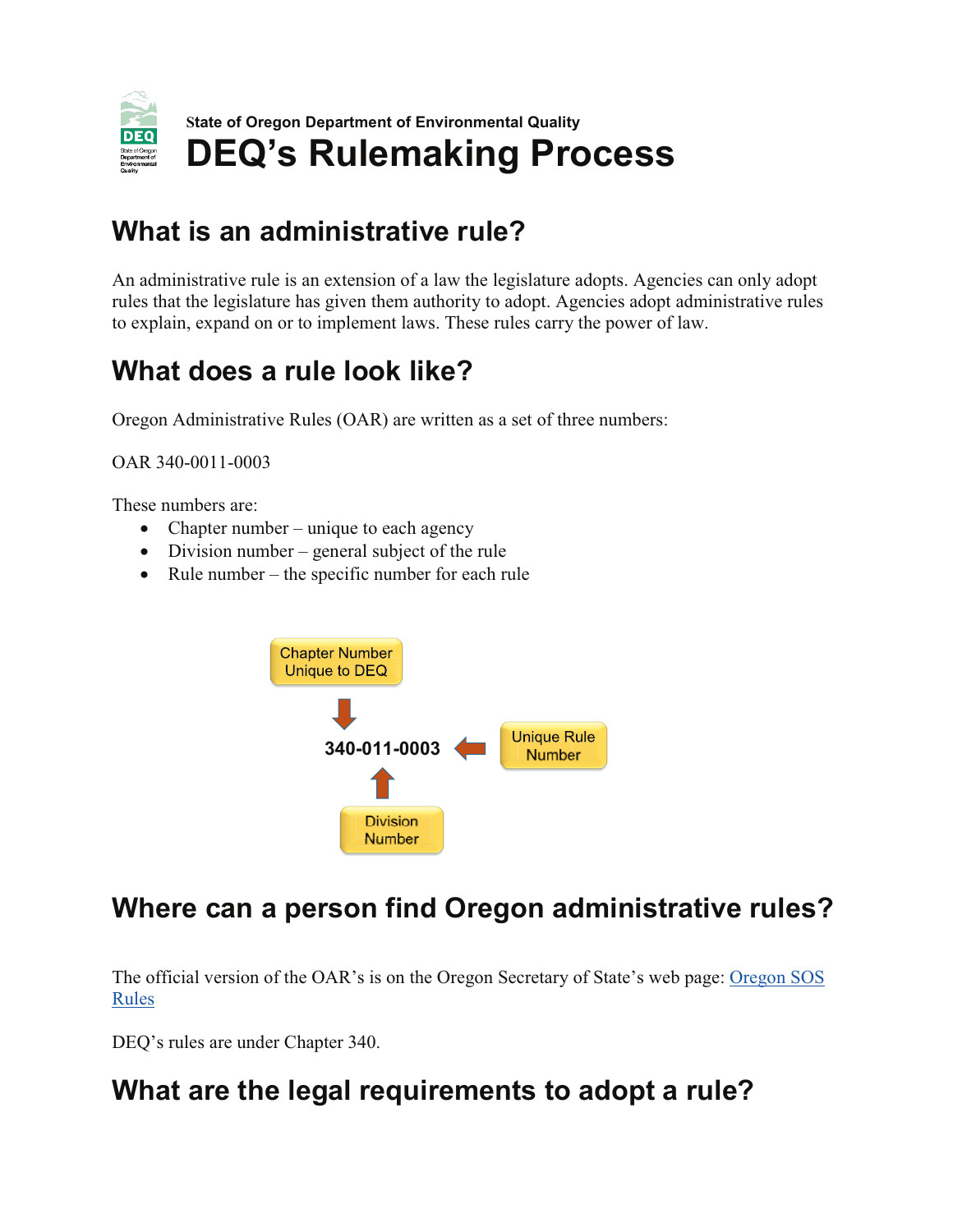DEQ must complete the following steps to adopt a rule:

- 1. Notice to the public
	- o DEQ creates a written notice document that:
		- Describes the proposed rule
		- Explains why the rule is necessary
		- Discusses the rule's possible fiscal impact
		- States when and where DEQ will hold a public hearing on the rule
	- o DEQ posts notice documents and proposed rules on the DEQ web site
	- o Secretary of State publishes a notice in the Oregon Bulletin
	- o DEQ sends email notices to people who signed up on the GovDelivery service
- 2. Opportunity for the public to comment
	- o DEQ accepts comments from the public on the proposed rules through an online comment system and at the public hearing
- 3. Public hearing
	- o DEQ holds a hearing for every rulemaking which the public can attend and can present written or verbal testimony
- 4. EQC adoption
	- o DEQ only proposes rules. The Environmental Quality Commission must adopt proposed rules for them to become law
	- o EQC holds a public meeting where it decides whether to adopt the proposed rules
- 5. Filing with Secretary of State
	- o Rules only take effect when DEQ files them with the Secretary of State
	- o Rules are normally filed within a few days after EQC adopts them

#### **How can the public know about DEQ rulemaking?**

DEQ provides information about rulemaking through these resources (see links below):

- DEQ rulemaking web page
- GovDelivery; a free text and email notification service
- Press releases located on DEQ main web page
- Posting on Facebook and Twitter

#### **Where can a person find out what rulemaking DEQ is doing?**

- • [DEQ](http://www.oregon.gov/deq/pages/index.aspx) home page: DEQ
- • [DEQ Rulemaking](http://www.oregon.gov/deq/RulesandRegulations/Pages/default.aspx) Page: DEQ Rulemaking
- • [DEQ GovDelivery Signup](https://public.govdelivery.com/accounts/ORDEQ/subscriber/new?pop=t&topic_id=ORDEQ_548) (to receive email or text notices): DEQ GovDelivery Signup

# **How can the public participate in DEQ rulemaking?**

The public can participate in the DEQ rulemaking process in these ways:

• Advisory committees – Some rulemakings hold advisory committee meetings. Advisory committees are made up of members DEQ appoints to provide technical or policy advice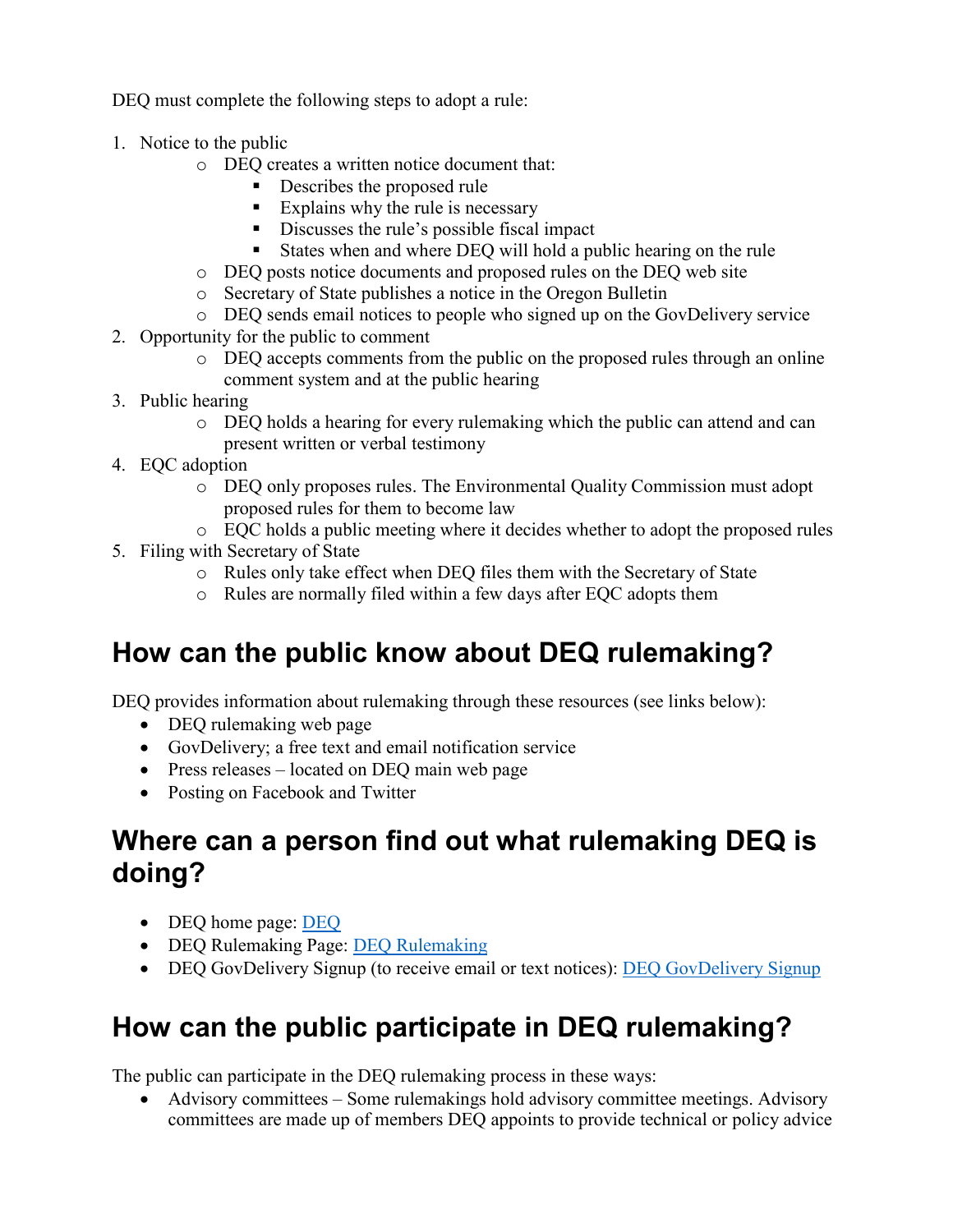about proposed rules. The public can attend these meetings but the committee can decide whether or not to allow public participation.

- Informational meetings Some rulemakings hold informational meetings to either provide information to the public or to gather input from the public about a proposed rule.
- Public hearing DEQ holds a public hearing for every proposed rule. DEQ provides advance notice of these hearings; on its web page, through GovDelivery (text and email notices), and through Facebook and Twitter. The public can attend these hearings and can present written or verbal testimony at the hearing.
- Public comment period For six to eight weeks after DEQ formally announces proposed rules, DEQ will accept public comment on those rules. The public can submit comments through the DEQ web page, by regular mail or at the public hearing. DEQ will respond to those comments in a report it submits to the EQC before the EQC decides whether to adopt the proposed rules.
- EQC meeting EQC must hold a public meeting to discuss and adopt proposed rules. The public can attend these meetings. The EQC can decide whether to accept public input during these meetings.